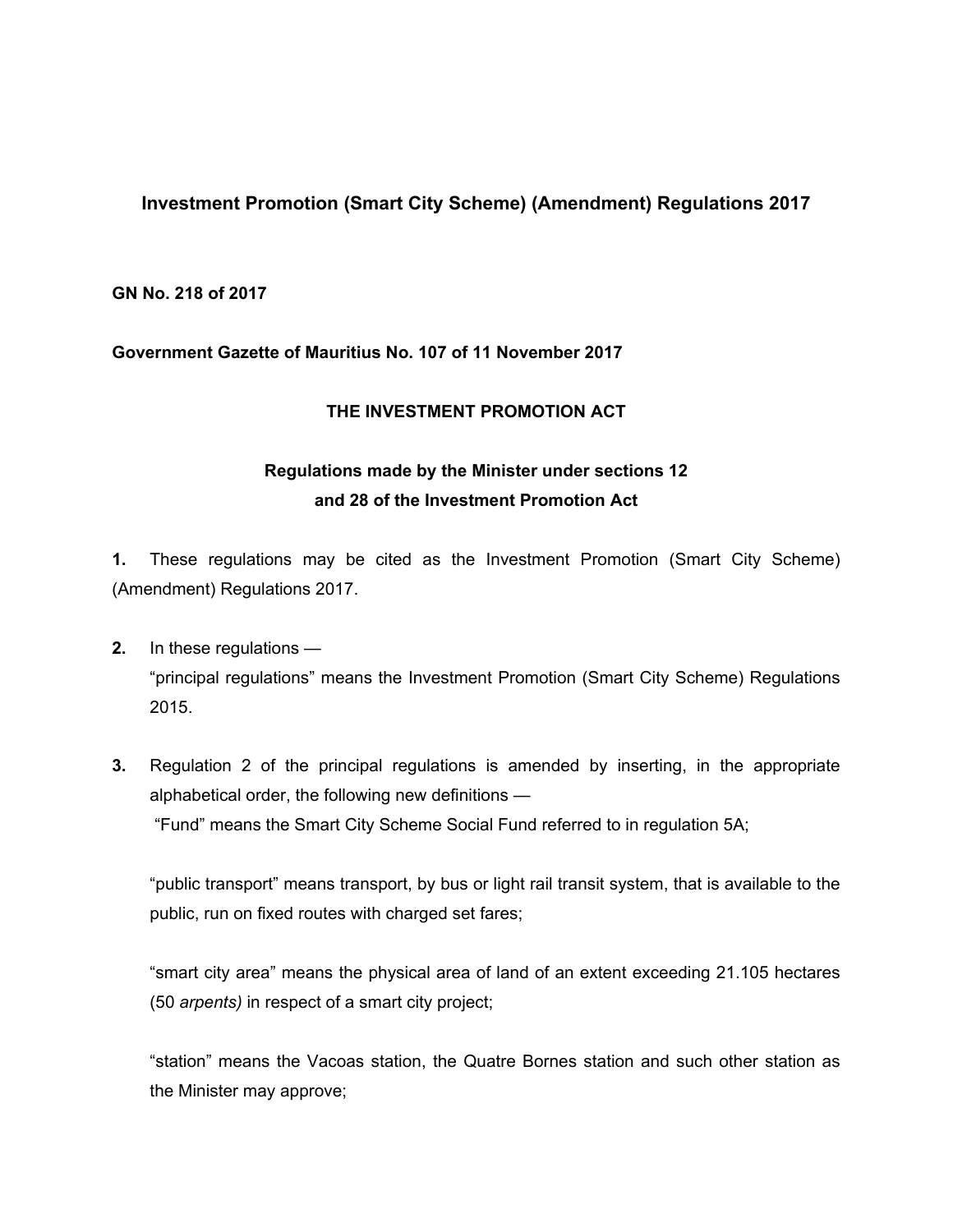"terminal" means the Curepipe (Jan Palach South) terminal, the Rose Hill (Place Cardinal Margeot) terminal, the Port Louis (Victoria Square) terminal, the Port Louis (Immigration Square) terminal and such other terminal as the Minister may approve;

**4.** Regulation 4 of the principal regulations is amended, in paragraph (a), by adding the words "or the construction of public transport stations or terminals".

- **5.** Regulation 5 of the principal regulations is amended
	- (a) in paragraph (1), by inserting, after the words *"technopole* project", the words ", public transport station project or public transport terminal project, as the case may be";
	- (b) in paragraph (2), by inserting, after the words *"technopole* project", the words ", public transport station project or public transport terminal project, as the case may be";
	- (c) by inserting, after paragraph (3), the following new paragraph
		- (3A) A public transport station project or a public transport terminal project may be developed on an area of land of less than 2 1.105 hectares (50 *arpents)* and
			- $(a)$  shall relate to  $-$ 
				- (i) the construction and operation of a modem and visually aesthetic public transport station or terminal, as the case may be,; or
				- (ii) the redevelopment, modernisation and operation of an existing public transport station or terminal, as the case may be,;
			- (b) may include commercial, office, parking, leisure or green components.
	- (d) in paragraph (4), by inserting, after the words *"technopole* project", the words ", public transport station project or public transport terminal project, as the case may be".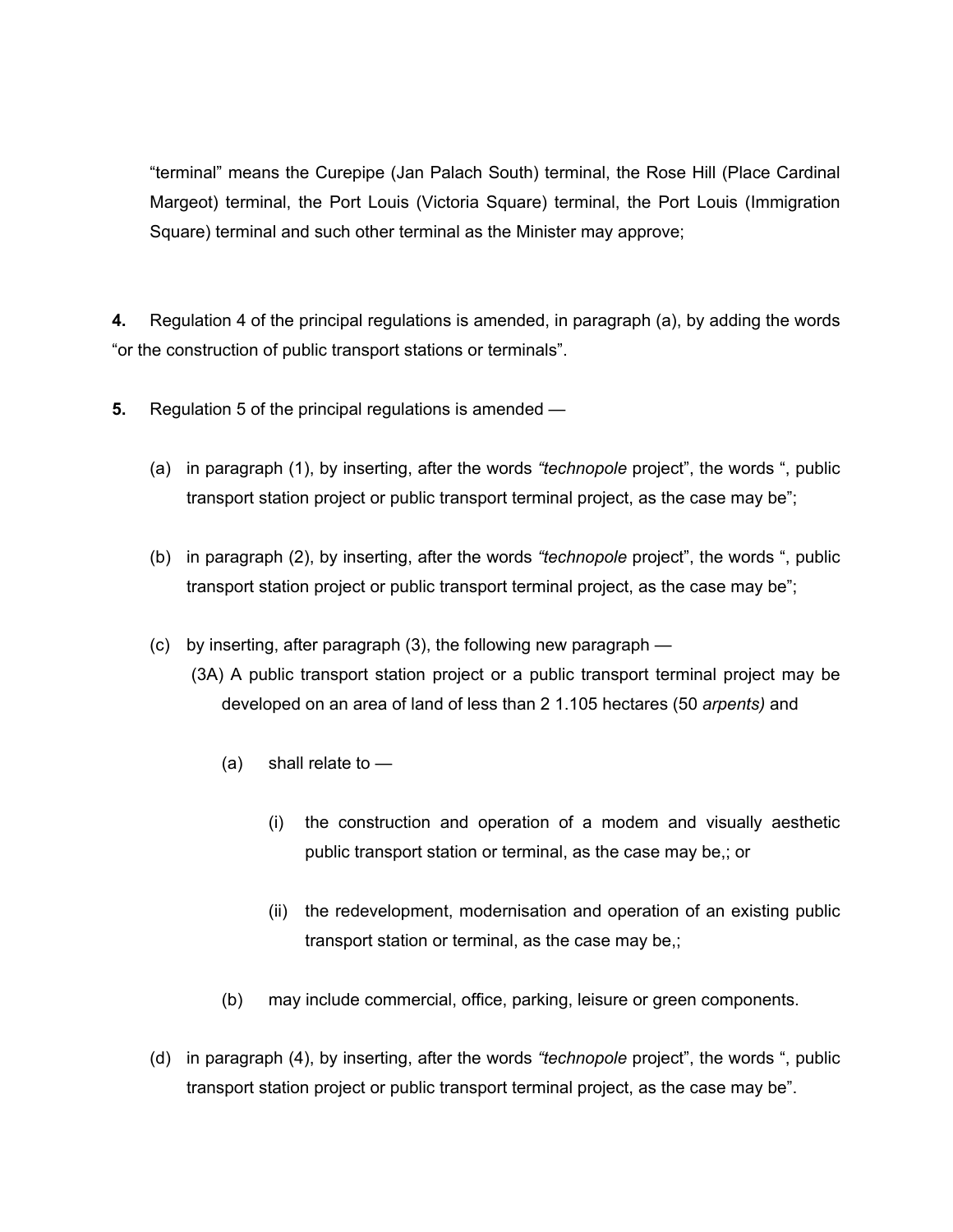**6**. The principal regulations are amended by inserting, after regulation 5, the following new regulation —

#### **5A. Smart City Scheme Social Fund**

(1) There shall be, for the purposes of these regulations, a Fund to be known as the Smart City Scheme Social Fund.

(2) Every smart city company shall contribute into the Fund at least 25,000 rupees per residential property or per plot of serviced land in a smart city area.

(3) The costs of any infrastructural works required outside a smart city area to service a smart city project and the costs to compensate those adversely affected by the smart city project shall not form part of the contribution to the Fund and shall be borne by the smart city company.

**7.** Regulation 9 of the principal regulations is amended by adding the following new paragraph —

(7) The social impact assessment referred to in paragraph (2)(c) shall also be submitted to the Committee referred to in the Finance and Audit (Smart City Scheme Social Fund) Regulations 2017.

- **8.** Regulation 14 of the principal regulations is amended
	- (a) by deleting the heading and replacing it by the following heading —

#### **Sale of bare land to a smart city developer**

- (b) in paragraph (1), by revoking subparagraph and replacing it by the following subparagraph —
	- (b) a SCS certificate may sell to, or receive any payment or other consideration from, a smart city developer in respect of any sale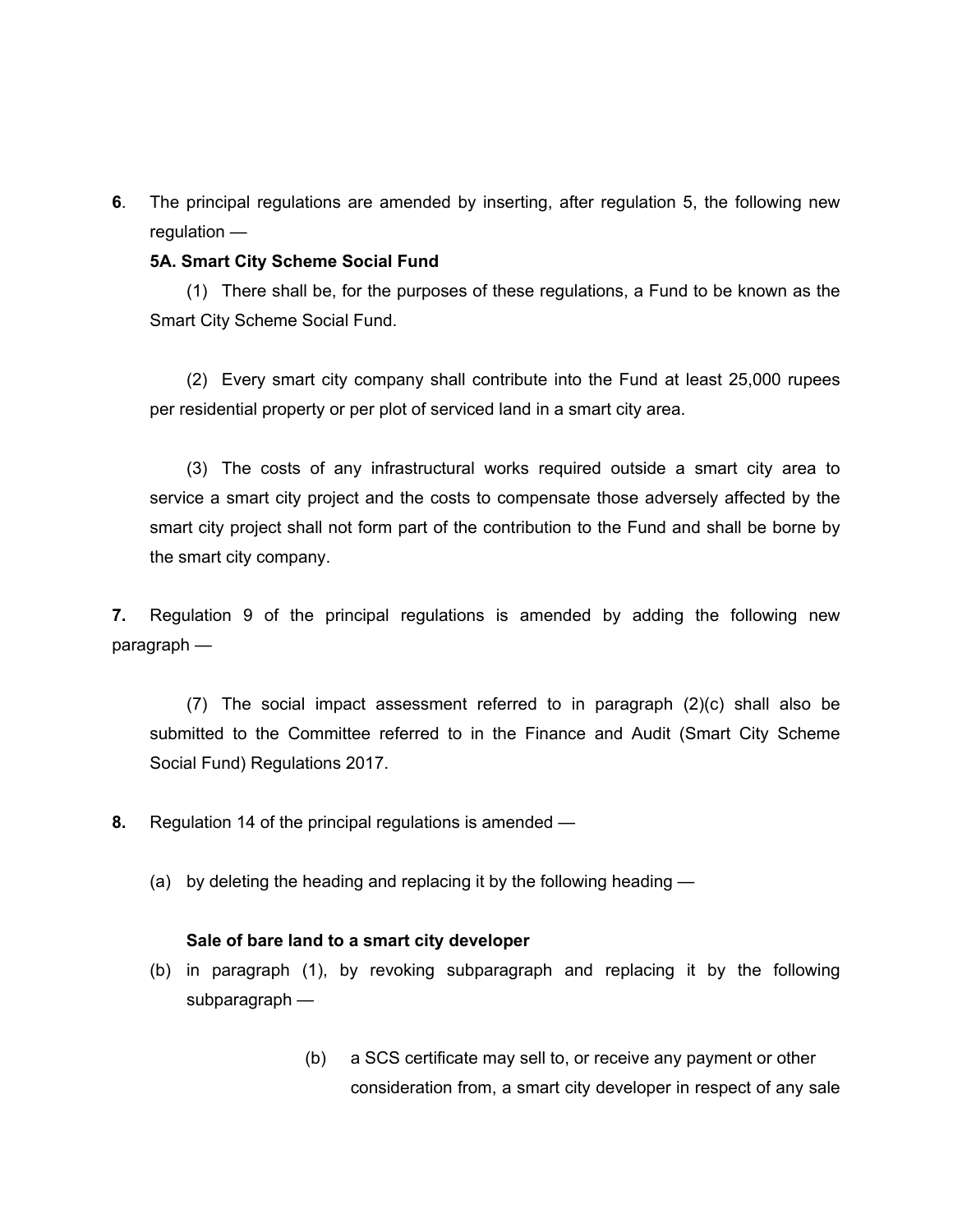- of -
- (i) serviced land; or
- (ii) bare land, after furnishing the Board of Investment with a bank guarantee equivalent to the estimated value of the infrastructural works to service that plot of bare land being sold.
- **9.** Regulation 15 of the principal regulations is amended
	- (a) in paragraph(l)—
		- $(i)$  in subparagraph  $(a)$ 
			- (A) in sub subparagraph (iv), by deleting the figure "5" and replacing it by the figure "10";
			- (B) in sub subparagraph (v), by adding the words as the Board of Investment may certify";
		- (ii) by adding the following new subparagraph, the full stop at the end of subparagraph (b) being deleted and replaced by a semicolon —
			- (c) enter into an agreement to sell to, or receive any payment or other consideration from, a citizen of Mauritius or member of the Mauritian Diaspora registered under the Investment Promotion (Mauritian Diaspora Scheme) Regulations 2015 in respect of any sale of serviced land, after furnishing the Board of Investment with a bank guarantee equivalent to the estimated value of the infrastructural works to service the plots of land being sold, provided the payments received by the smart city company or smart city developer do not exceed the amount covered by the bank guarantee.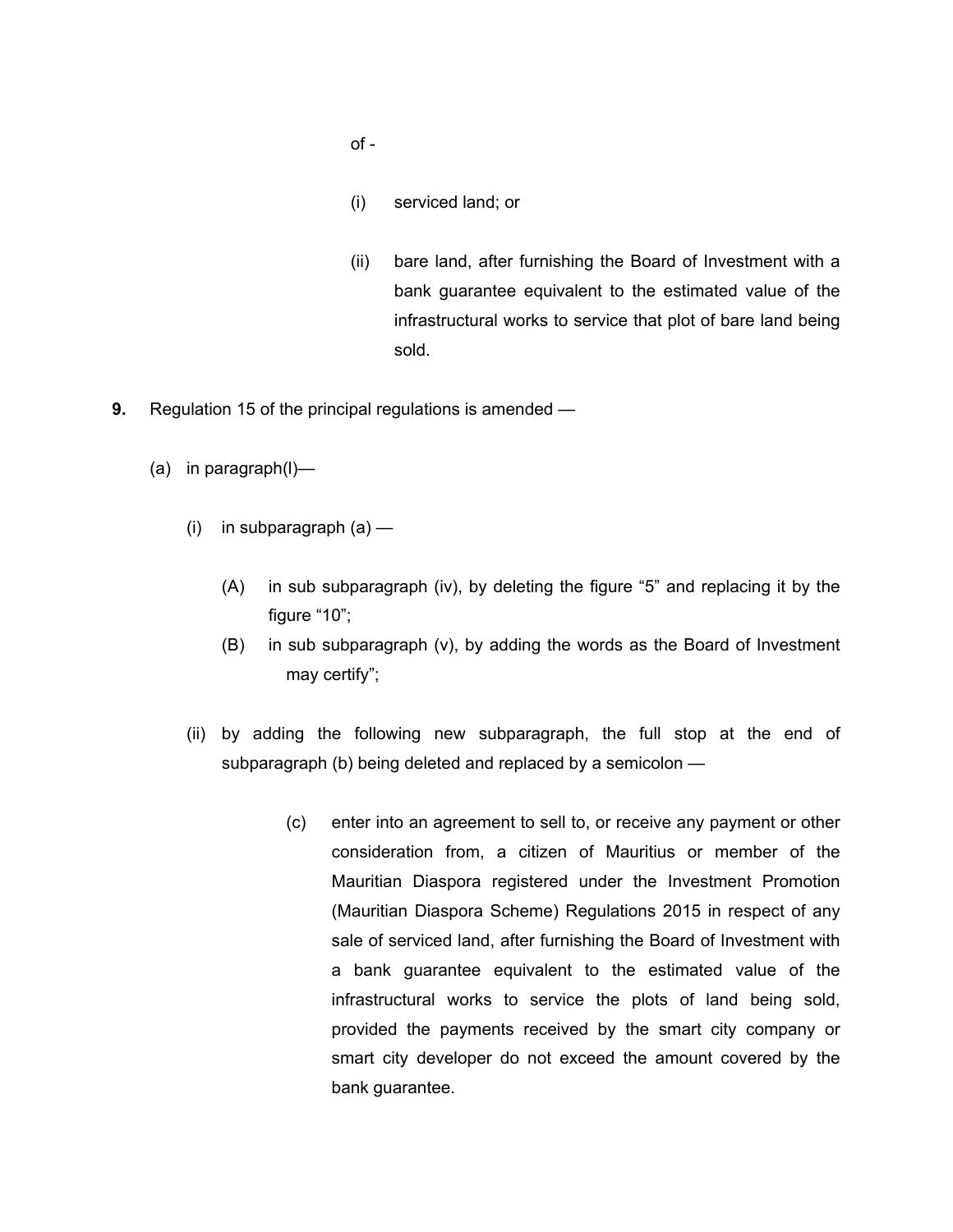(b) by revoking paragraph (2) and replacing it by the following paragraph —

(2) A plot of serviced land acquired pursuant to paragraph (1) may be sold or transferred provided the acquirer of the plot undertakes to complete the construction of the residential property on the plot within 10 years from the date of its first acquisition from the smart city company or smart city developer, as the case may be.

- **10.** Regulation 22 of the principal regulations is amended
	- (a) in paragraph  $(4)$ 
		- (i) by inserting, after subparagraph (a), the following new subparagraph —

(aa) Where a smart city company or smart city developer imports furniture in such condition that it would, to the satisfaction of the Board of Investment with the concurrence of MRA Customs Department, require further processing resulting into value addition of at least 20 per cent of the c.i.f. value at import, no customs duty shall be paid on that furniture.

(ii) by inserting, after subparagraph (b), the following new subparagraph —

(ba) A smart city company or smart city developer shall, in respect of a project relating to the construction of a public transport station/terminal, be eligible to claim refund of VAT on buildings and capital goods, for a period not exceeding 8 succeeding income years as from the date of the SCS Certificate.

- (b) in paragraph  $(5)$ 
	- (i) by inserting, after the word "excision", the words "by a smart city company, an excision for the purpose of transfer of land to a smart city company";
	- (ii) by adding the words "except for a project relating to the construction of a public